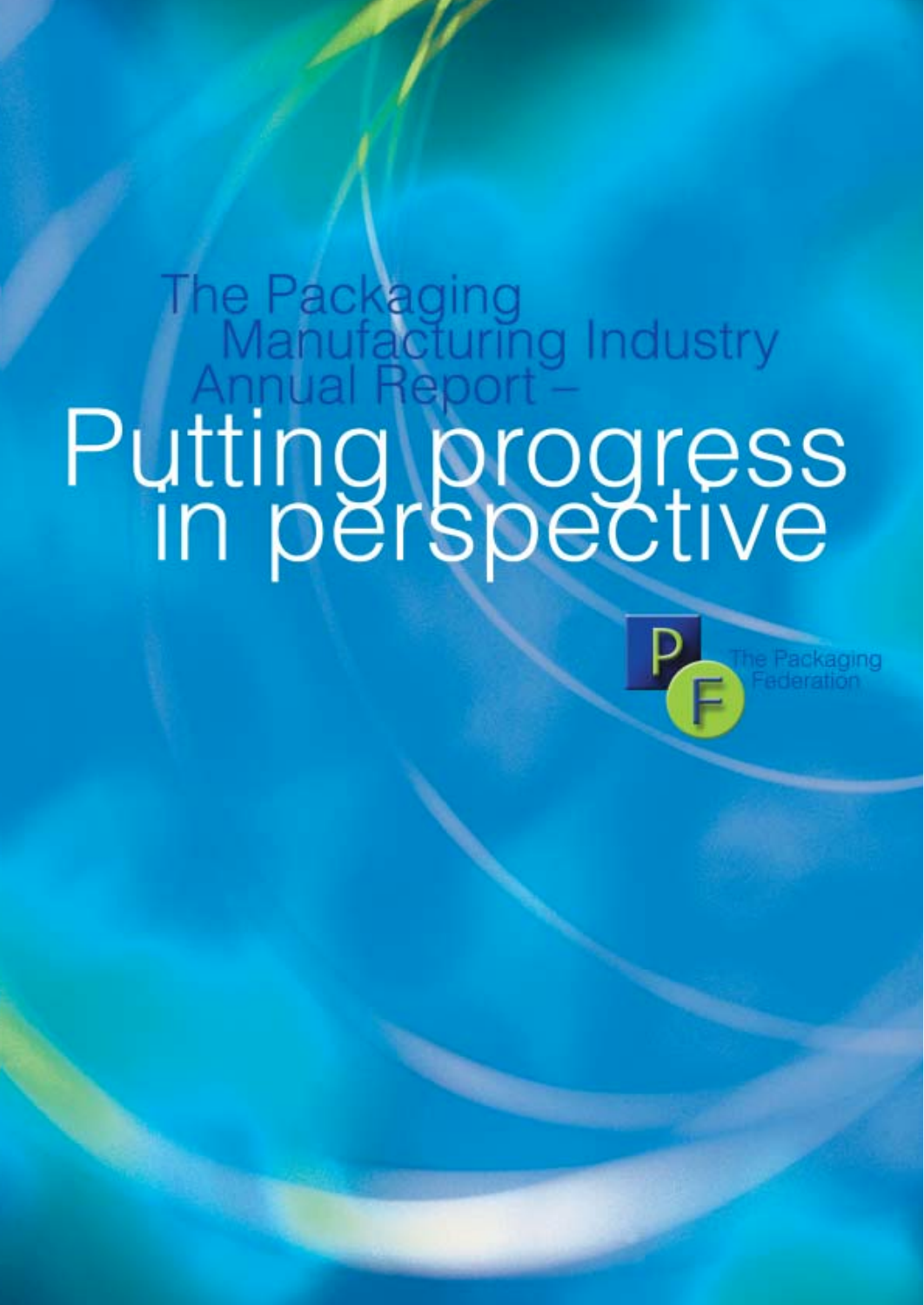

# Foreword

Welcome to the first of what is proposed to be an annual publication on the state of the UK Packaging Manufacturing Industry. This publication is aimed at the "opinion formers", i.e. the politicians, the civil servants, the media and the financial institutions, who quite often require a quick reference document to research the basic facts, statistics, trends and profile of the industry. Thus, the style of this document is very much geared towards presentation of the material in an easy digestible manner with the emphasis on visual presentations and bullet point format.

The other crucial factor in preparing this document was to use as much objective research as possible, which is why the main source of reference has been the Office of National Statistics (ONS). However, this has led to some delay due to their finalisation of the 1999 data and the further analysis by Landell Mills Marketpower, the consultants for this project, and The Packaging Federation. Using data from the ONS is prone to some misinterpretation as often the SIC (Standard Industry Classification) codes used do not equate to the packaging manufacturing sector definitions. It is intended to keep refining the data with each report.

In order to keep costs to a minimum, there will be a limited print run of this report. It is therefore only possible to provide a free hard copy to a selected audience. Any further copies may be extracted from our web-site – www.packagingfedn.co.uk.

Finally, as this is the first publication it is recognised that there may be areas for improvement. As a customer for this publication, we aim to ensure that it does meet your requirements, and therefore genuinely welcome any constructive feed-back, especially comments that will make this a more useful document to you in future years. A feedback form is enclosed with each brochure for this purpose. If it is not included, please contact myself at the contact address shown below.

I do hope that you will find this useful and informative.

Ian Dent Chief Executive The Packaging Federation Vigilant House 120 Wilton Road London SW1V 1JZ Tel +44 (0)20 7808 7217 Fax +44 (0)20 7808 7218 email iandent@packagingfedn.co.uk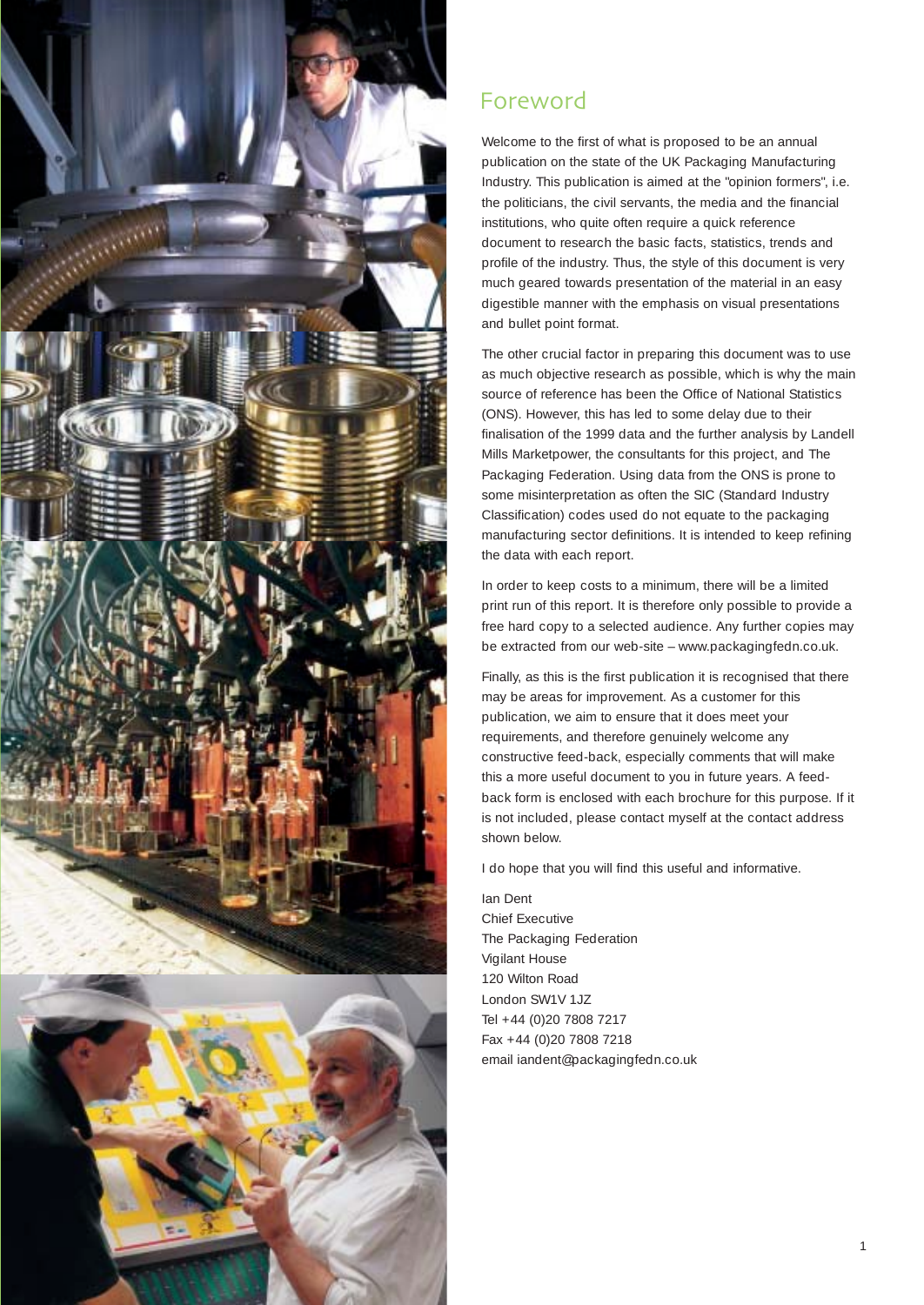

# Executive Summary

# **Filling a Gap**

The need to generate this report on the state of the UK packaging manufacturing industry is paramount as the industry generally feels that its size, profile and issues are little understood or fully appreciated by many formulating regulations, which are governing the industry more and more. Since it is up to the industry itself to publicise this profile, it is intended that this document will meet those needs, and in coming years improve the data to ensure that it is both relevant and necessary for opinion formers in the UK.

# **The Importance of the UK Industry**

There can be little doubt that this sector is one of the most prominent, and visible in society and integral to most manufacturing operations. Not many products today can be contained, transported or stored without some form of packaging. Since it is, above all else, a functional product integral to other product manufacture, it is also a barometer of the economy.

The sector remains one of the largest manufacturing sectors of the UK economy, and a significant employer of more than 125,000 people. As an integral part of manufacturing industry in the UK, it has seen a decline in its domestic sales like most of UK manufacturing due to the adverse effects of the relative strength of the pound v. the euro during 2000, which not only affected the sale of packaging for filling but also the sale of products packed outside of the UK and imported directly. The reduction in value is also due in part to the industry's own drive for more cost-efficiency in its production and use, having to respond especially to the major retailers with their increasing purchasing power. "More product for less packaging" is a call from the environmentalists, which is echoed by the retailers with the addition of "cheaper"! The Competition Commission report in 2000 and recommendations on a mandatory Code of Practice for selection procedures and dispute resolution with suppliers is a welcome move towards ensuring that UK packaging manufacturers receive a fair deal. The development of the Code of Practice will be watched with interest.

By international standards in the developed countries the UK is one of the most efficient as measured per capita consumption of packaging in volume terms. North America is the highest at approximately 250Kg/capita/annum, whilst the UK is estimated at 132Kg/capita/annum. In some less developed countries like Africa the consumption is as low as 10Kg/capita/annum, but against this must be set the economic burden of poverty with poor indigenous food production and distribution systems. Packaging is a measure of the economic prosperity and sophistication of a nation in many ways, but also a barometer of the changing social structure. The N. American consumption is undoubtedly a reflection of that country's trend towards more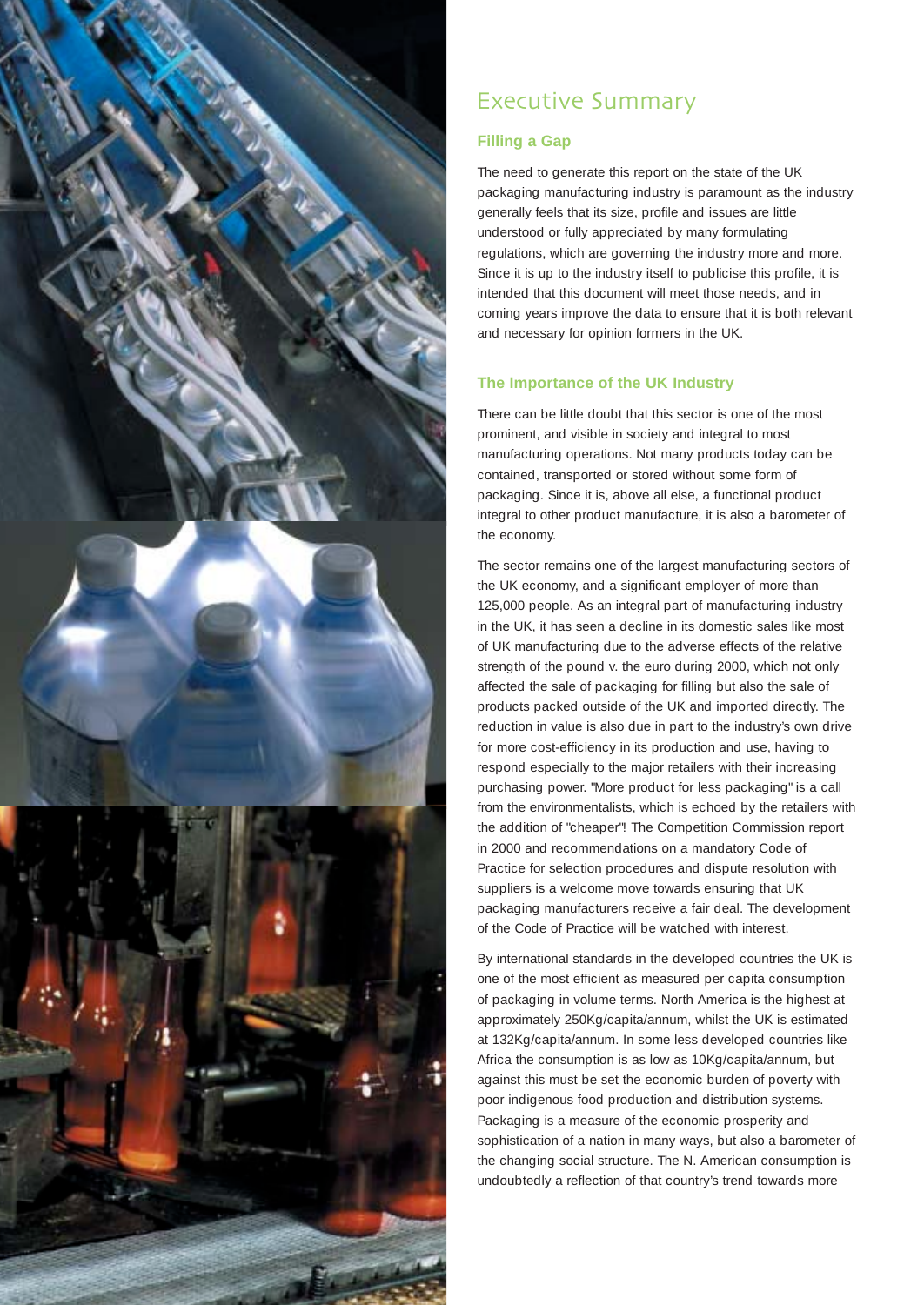convenience foods at home, work, school and play. Packaging has to respond to consumer demand and life-style patterns, mostly dominated by the food and drink sectors.

The DTI sponsored report into everyday consumer products and the disabled focused heavily on packaging to which the Packaging Federation responded vigorously and constructively emphasising the good work done already by manufacturers, but acknowledging that much more needs to be done to accommodate this sector of the population – and the increasing age-profile of the UK population in general. As well as offering to work with the DTI consultants in this project, the Federation are also sponsoring in the 2001 Student StarPack Awards, a special prize to the college student who best addresses the needs of the elderly and infirm in their design submission.

# **Consolidation & Rationalisation**

Consolidation in the industry has been most marked during 1999 and 2000 as the City continued to devalue the sector and allow predators, mainly from outside of Europe to see the UK as a useful stepping-stone to the rest of Europe. Thus, the packaging sector quoted on the London Stock Exchange dropped from 19 companies in January 2000 to 12 by January 2001. The consolidation and consequent globalisation of the industry has mirrored to a large degree the changes in the major customer sectors, i.e. the food and drink producers and major retailers. The continuing financial pressures both from customers and shareholders will continue to keep the industry under the spotlight. It is to be hoped however that the increasing focus towards a non-UK headquarter base due to the take-over and consolidation process will not adversely affect future investments in the UK manufacturing industry.

A sign of the commercial pressures and effects of consolidation and rationalisation in the industry is demonstrated by the fact that in the period 1998 – 2000 there were 20 major plant closures. The result can be seen in the drop from 130,000 employees in 1998 to approximately 125,000 in 2000. Despite this, and the adverse effects of currency, the industry has maintained its share of exports overall as a percentage of its UK manufacturing output, and increased its productivity levels.

# **Future Drivers**

The future drivers for the industry were discussed in 2000 as part of the DTI Foresight Programme, and to which the Packaging Federation contributed. The Packaging Task Force Report was published on the Foresight web-site – www.foresight.gov.uk/servlet/DocViewer/doc=1380/ – with the intention of the Federation to develop the key themes further in 2001 with other sectors of the industry The key drivers are

highlighted in more detail in this report, but in connection with the comments on rationalisation and consolidation above, a key driver was identified as a political driver towards globalisation and the potential for relocation of manufacture. It is to be hoped that the UK will be the beneficiary and not the loser in this development.

E-commerce is another factor, which is still to be felt strongly, but which is expected to have a major impact both in supply chain management and usage of packaging. In the latter context, the development of business to consumer e-trading will involve both an extra leg in the logistics chain, which will increase packaging usage, but also the advent of virtual shopping which will increase the marketing element of packaging as branding and brand loyalty will become more paramount. The development of e-commerce for virtual auctions is a concept which will damage the industry, and it is hoped will not be used by major producers and retailers for short-term profit only.

## **Regulatory Impact**

Within the context of the regulations and the regulators, the packaging manufacturers are often ill-defined and can be referred to as manufacturers, converters, and producers. In order to clarify the definition as used in this report, the packaging manufacturing industry refers to those companies whose primary function is to take a raw material and convert it into a manufactured piece of packaging, according to a specification, ready to be used to contain, transport or store a product for onward sale into the market. Thus, the packaging manufacturing industry is solely reliant upon the producers of products, who generally specify their packaging as part of that product's image and functionality.

The sector has had to respond to regulatory pressure from many sources in recent times to meet various standards and targets. Hygiene is a crucial factor for those supplying the health-care and food sectors, whilst the environmental pressures have seen investment to meet the VOC reductions in the use of solvent printing inks, the need to meet recovery and recycling targets as part of the EU Packaging and Packaging Waste Directive, which also means for the sector, investment in the recycling processes as many form the backbone of the nation's recycling activity. On the horizon is now the UK's Climate Change Levy, which threatens to damage yet further the sector's competitiveness as their counterparts in Europe and elsewhere will not have to bear this energy tax, estimated to increase energy bills in 2001 by 15%, and due to the inability to offset against NIC, potentially 10% of the profits. The Packaging Federation will be monitoring the situation during 2001 and lobbying for change should the cost burden affect the industry as much as predicted.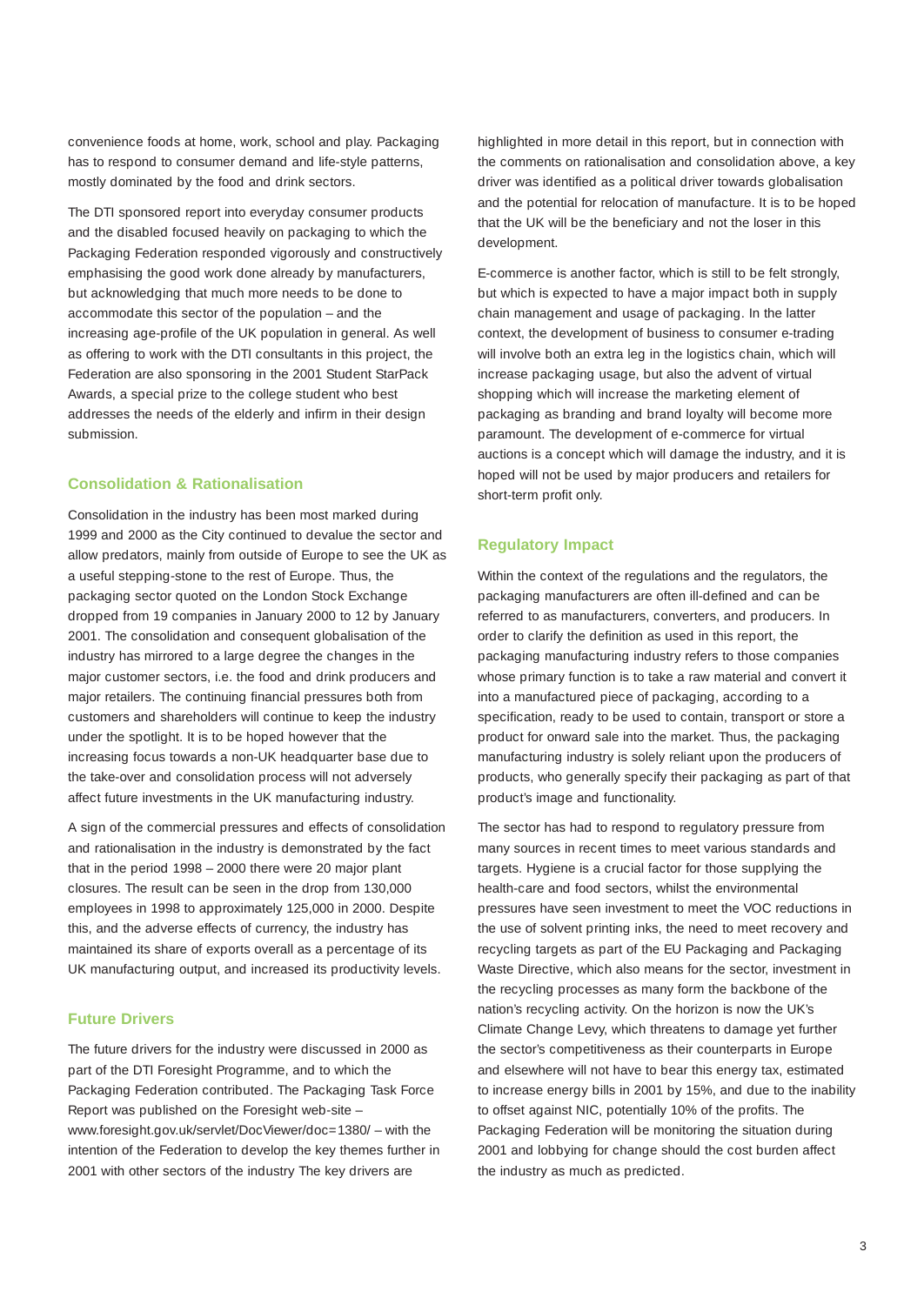



Within the context of the UK Producer Responsibility Obligations (Packaging Waste) Regulations, the UK packaging manufacturers are classified not only as manufacturers, but also raw material suppliers if importing their raw material, and packer/fillers and sellers for the packaging they use to sell on their empty packaging to a third party. These Regulations continue to be a significant issue for the industry, especially as the UK Government has decided that due to the expectation that UK plc will not meet its packaging waste targets imposed by Brussels in 1994, it will have to substantially increase the targets for those companies who are already obligated in order to make up for those companies allowed not to participate in any recycling or recovery activity, now believed to be approximately 10% of the total. The Packaging Federation will continue to lobby for change whenever and wherever it is felt that the Regulations are inequitable, inefficient and impracticable both from an environmental and economic perspective.

Whilst the UK Packaging Waste Regulations are still being tried in many ways, and constantly modified as a result, the other major European Union Member States have established systems and are thus far better equipped to handle the next phase of the EU Packaging and Packaging Waste Directive now being debated and developed in Brussels. This will eventually meander its way through to the UK Statute Books and dictate the targets for the next 5 year period, i.e. 2001-2006.

It is to be hoped that the UK will be able to reassess its current system prior to the next phase to ensure that it is robust enough to cope with any significant increases. The Packaging Federation and its members will play its due part with the Government and the rest of industry to enable that reassessment to take place.

# **Conclusion**

Overall, it is hoped that the reader can appreciate from this report that the sector is not only one of the most dynamic in having to respond to constant demographic, social and economic changes; but also a significant positive contributor to the environment through their recycling activities, own production waste usage and resource efficiency.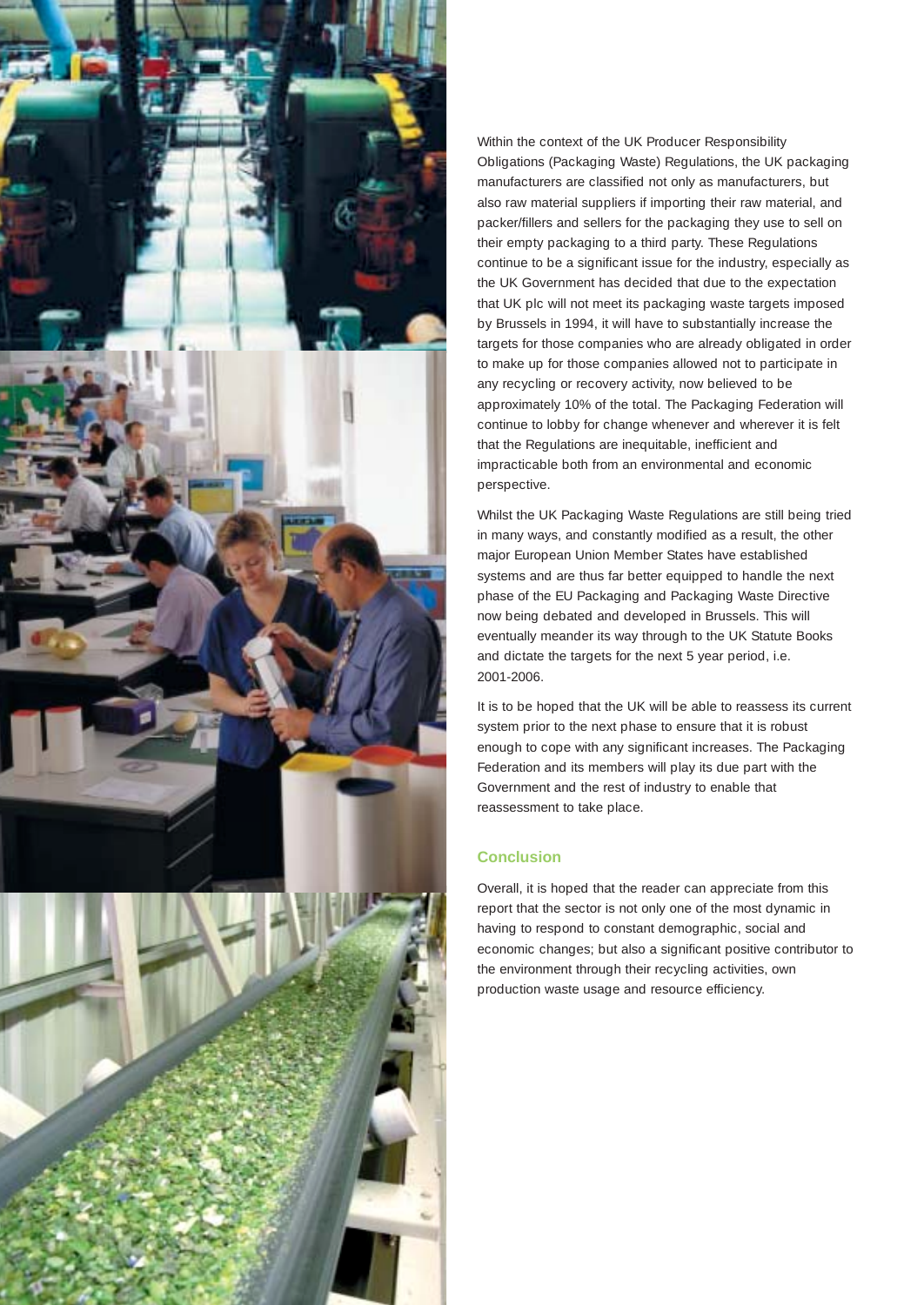

Source: Landell Mills Marketpower based on ONS data.



Source: Landell Mills Marketpower based on ONS data.



Source: ONS data.



### Source: ONS data.

# UK Packaging Industry

# **UK Trade**

- National Statistics for 1999 indicate that the UK packaging materials market, i.e. manufacture and sale of empty packaging has fallen by 4.3% in value terms over the last three years (fig 1).
- Trade balance shift in last three years towards more imports, with 9.1% increase in value terms between 1998 and 1999. This relates to empty packaging only (fig 2).
- Despite the increased competition and adverse ratio of £sterling to the euro, exports remained fairly constant as ratio to UK manufacture, representing approx. £1Billion or 11/12% of UK production.

# **Financial Ratios**

- Packaging manufacture remains a major component of the UK manufacturing sector, representing 6.1% GVA (Gross Value Added) of that sector. GVA is the renenue generated by any unit engaged in production minus purchases of raw materials and services.
- Although overshadowed by the services sector, the manufacturing sector is a significant employer and contributor to the UK economy compared to the other basic industries (fig 3 and 4).



Source: Landell Mills Marketpower based on ONS data.

Compared to the major users in the packaging supply chain, the manufacturers have the lowest margins (fig 5).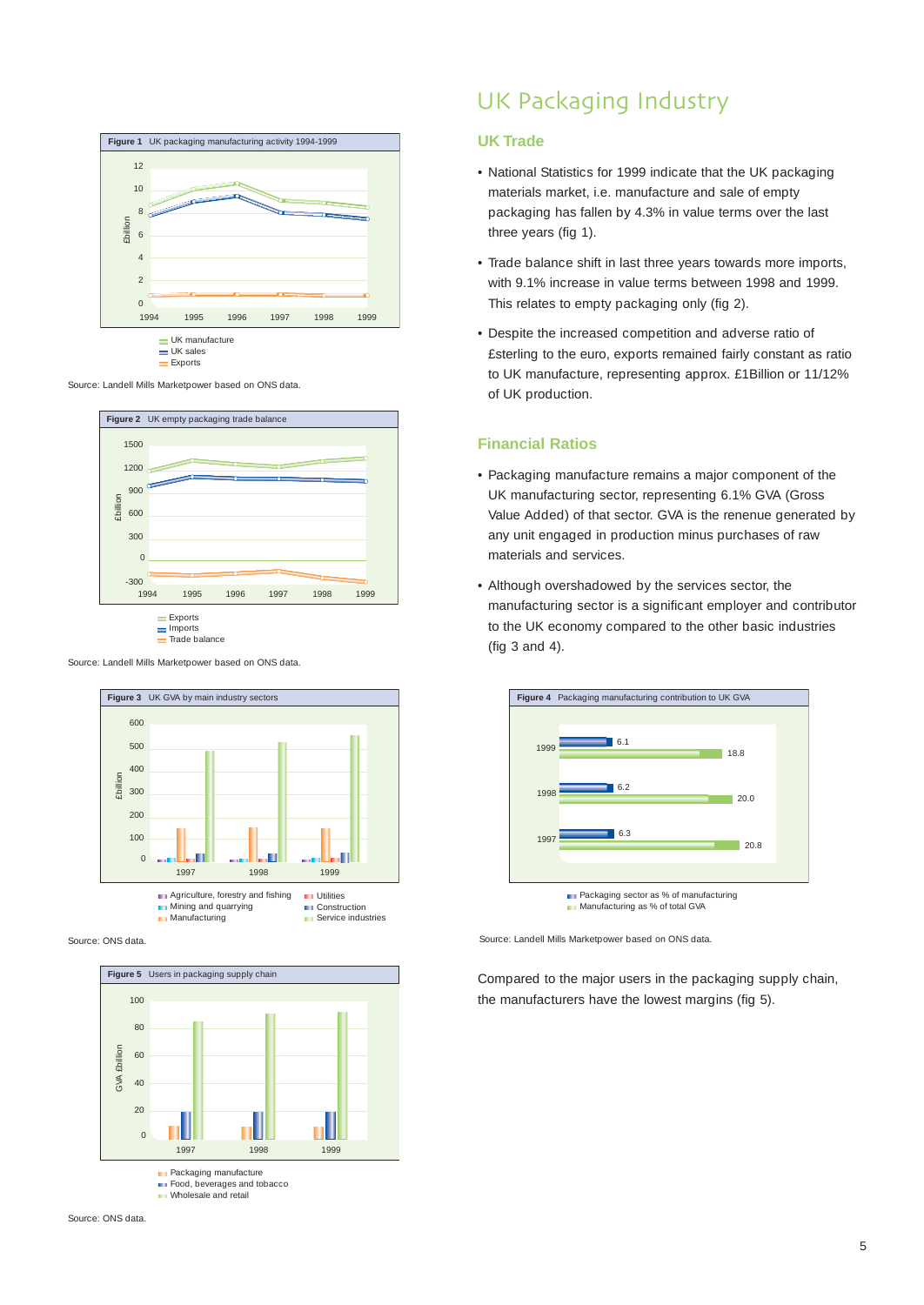

Source: ONS data.



Wood **Paper/board Plastic Glass Metal** 

Source: ONS/Landell Mills Marketpower.



Source: Landell Mills Marketpower estimates based on ONS data.

The sector is largely dominated by SMEs with estimated twothirds below £2M. turnover – and hence probably exempt from being obligated under the UK Producer Responsibility Obligations (Packaging Waste) Regulations 1997 (fig 6).

- Total number of VAT registered enterprises in 1999 was 2220, including wood (fig 7).
- Employment in 1999 is estimated to be 125,525, which is a decline of approx. 5% from 1997 (fig 8).

Regional employment distribution is widely spread.

# **Major markets**

The retail sectors dominate packaging:

- The food, drink and tobacco sector accounts for nearly half the retail sales, and where the packaging has to perform its maximum number of functions – advertising and marketing, protection, storage and transport for both store and home, plus essential vehicle for carrying food, hygiene and safety data (fig 9).
- It was estimated by PIRA that in 1998 two-thirds of packaging value was in the food & drink sector.
- Private (own-label) packed goods now dominate the retail sector with approx. 45% by volume and value in 1999 according to the Private Labels Manufacturers Association.
- Private label retailing is larger in the UK than in most other countries (fig 10).

# **Material Sectors**

• The importance of packaging as a major market sector to each material stream is show below based on UK consumption patterns (fig 11).

The packaging sectors are under constant reorganisation and consolidation at present. The shape of the major material sectors can be divided between paper and plastics, who both share a common feature of a few large players and a myriad of smaller players; whilst the glass and metals sectors have a concentrated profile. The general shape of each sector is as follows:

• Paper/Board: The largest sub-sector of the packaging market is corrugated packaging accounting for approx. 62%; the second largest subsector is carton board accounting for approx. 28%; with the third sector referred to as wrappings accounting for 10%.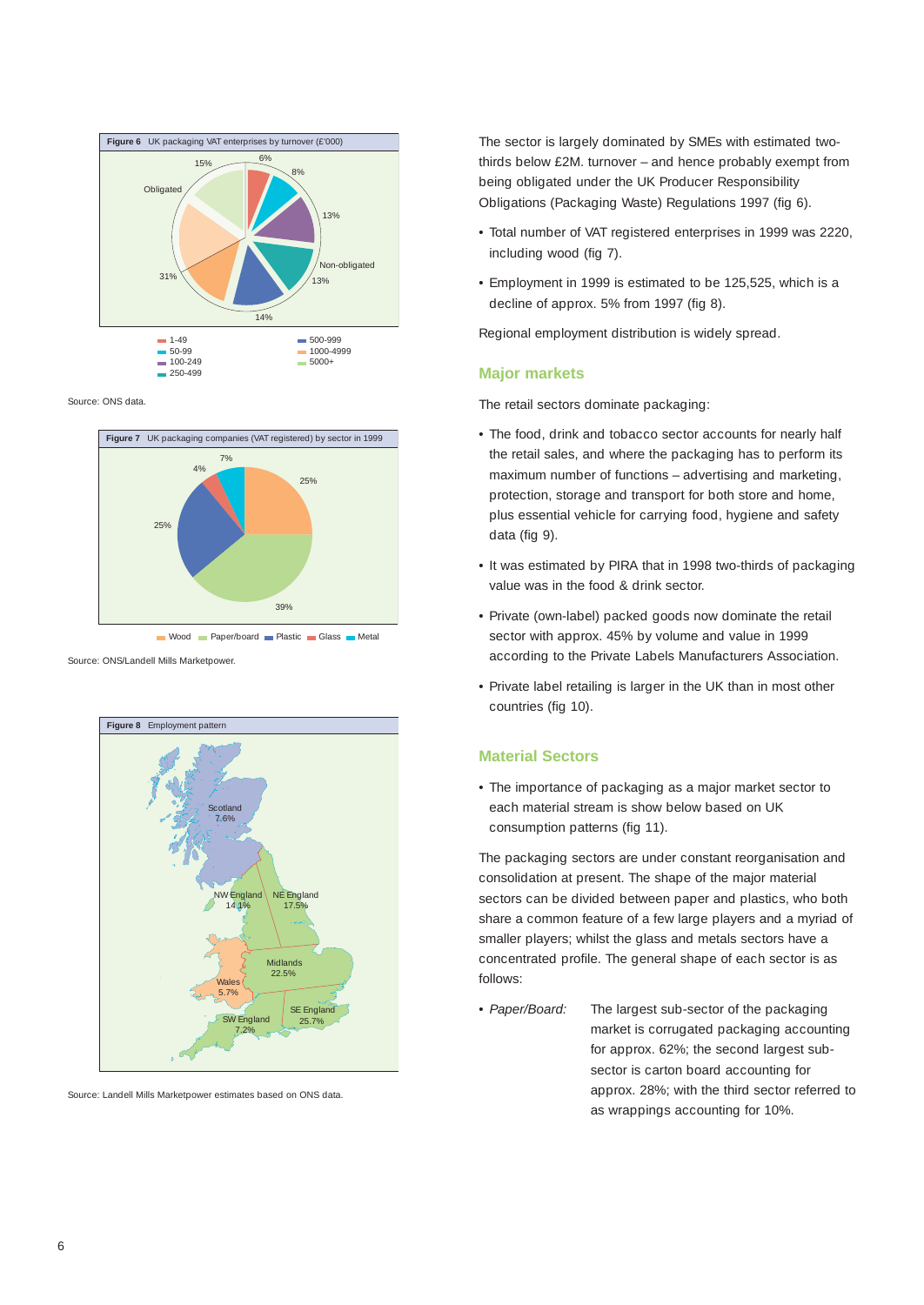

Source: Nielson Retail Pocket Book 1999.



Source: Private Labels Manufacturers Association.



Source: Trade Associations.





- Plastics: Packaging accounts for approx. 35% of the total UK consumption. The market is usually defined by rigid, e.g. bottles, trays etc. and film/flexibles, e.g. carrier bags, pouches etc. The ratio split between these two subsectors is approx. 45:55 rigids:flexibles.
- Glass: Packaging, in the form of containers, represents approx. 14% of the total UK glass consumption.
- Metals: Packaging accounts for approx. 14% overall of the ferrous and non-ferrous UK consumption with Aluminium as a packaging market sector being 20% as opposed to Steel at 10%.

### **Volumes**

Since the ONS data is based on values rather than volumes, it has only been possible to estimate the volumes, especially as the import/export data is imprecise. The data on wood data requires further investigation, and is not estimated here; but excluding wood, the estimates of the market volumes would indicate the following:

| Sector        | Million Tes. | %   |
|---------------|--------------|-----|
| Paper & Board | 4.4          | 53  |
| Plastic       | 1.3          | 16  |
| <b>Metals</b> | 0.8          | 10  |
| Glass         | 1.8          | 22  |
| Total         | 8.3          | 100 |

Source: ONS/Landell Mills

This data compares favourably with that estimated by the DETR and Material Organisations.

### **Recycling Activity**

- The UK Packaging Regulations have been in operation since 1998 with the PRN (Packaging Recovery Note) system being used as the financial mechanism. Growth in overall recycling activity between 1998 and 2000 appears to be 9%, with growth most marked in glass at 30+%, despite the problems with green glass imbalance; plastics at 60% and steel at 20+%. The Regulations with their complex bureaucracy, and uncertainty over both data and free riders have compounded the unease over equity. The PRN system has had patchy success and operated in the period 1998 – 2000 in a mainly supply surplus market, which has kept funding lower than anticipated, and increased the level of waste going to exports (fig 12).
- The packaging manufacturers, except for metals, are the main reprocessors in the UK.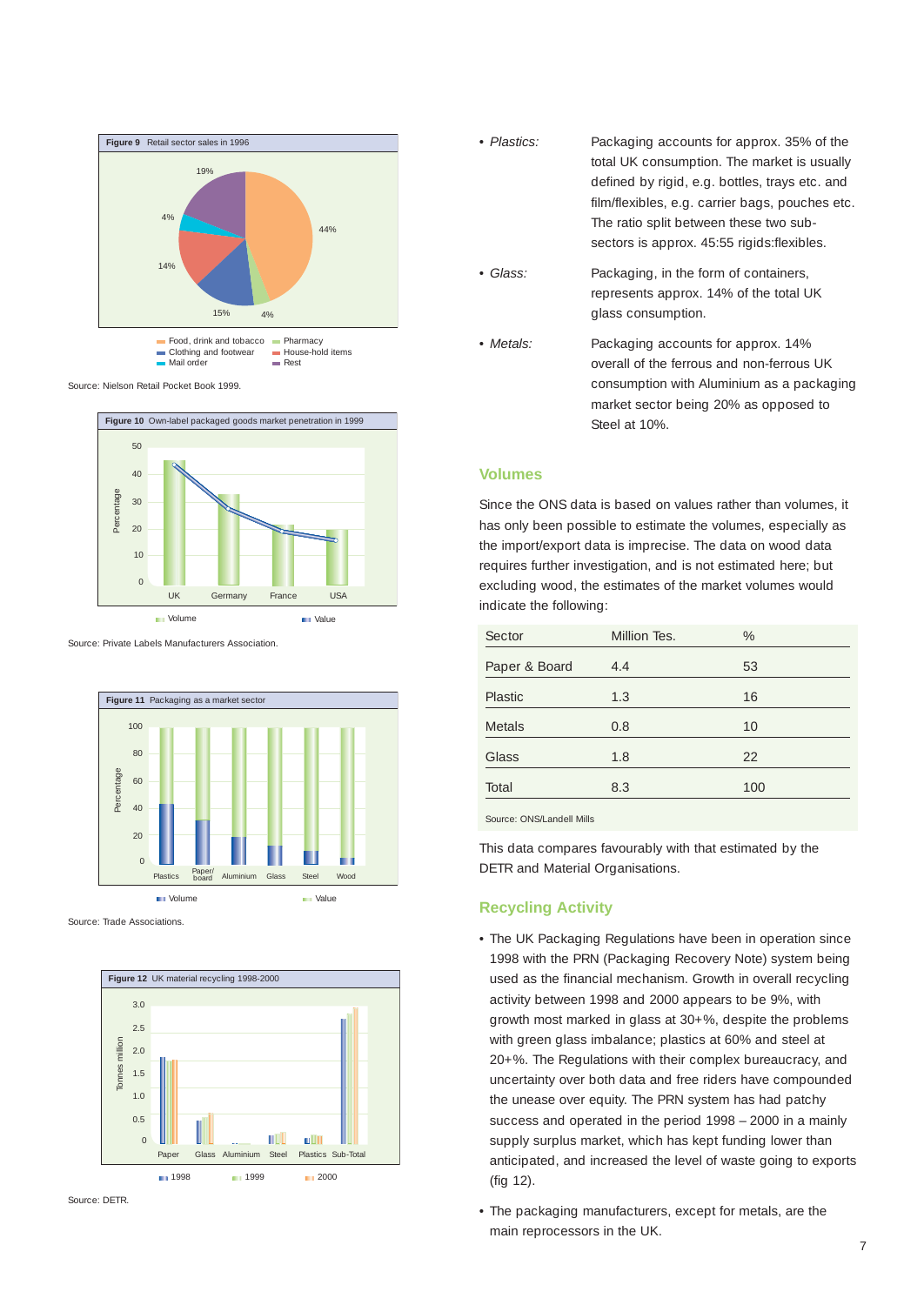

Source: MTI/RTS Associates/APME.



Source: MTI/RTS Associates/APMEn terms.

# **Major Acquisitions in 1999/2000**

| Year | <b>Purchaser</b>        | <b>Acquisition</b>          | Type |
|------|-------------------------|-----------------------------|------|
| 1999 | MY Holdings (S. Africa) | S & D Cartons (UK)          | A    |
| 1999 | Danisco (Denmark)       | Sidlaw Packaging (UK)       | A    |
| 1999 | Ardagh (Ireland)        | Rockware (UK)               | A    |
| 1999 | Nampak (S. Africa)      | Plysu (UK)                  | A    |
| 1999 | Chesapeake (USA)        | Field Group (UK)            | A    |
| 1999 | SCA (Sweden)            | Rexam Corrugated (UK)       | A    |
| 1999 | Rexam (UK)              | PLM AB (Sweden)             | B    |
| 1999 | RPC (UK)                | Montonate (Italy)           | B    |
| 2000 | Chesapeake (USA)        | Boxmore Intl. (UK)          | A    |
| 2000 | Smurfit (Ireland)       | Norcor (UK)                 | A    |
| 2000 | MY Holdings (S. Africa) | Low & Bonar Cartons (UK)    | A    |
| 2000 | Rexam (UK)              | American National Can (USA) | B    |
| 2000 | RPC (UK)                | Wiko Group (Germany & USA)  | B    |

Type A = non-UK acquisition Type  $B = UK$  acquisition

# **Key Industry Drivers**

• As part of the Government's Foresight programme, a Task Force was established in 2000 by the Materials and Chemicals Panels to review the opportunities for the packaging sector. The main conclusions were to identify 5 main areas which will impact the sector in the next decade, and the responses which the industry is expected to take:

| <b>Driver</b>                  | <b>Response</b>              |  |
|--------------------------------|------------------------------|--|
| Social - Adding Customer Value | Enhanced ease of use         |  |
|                                | Intelligent consumer systems |  |
|                                | Intelligent drug delivery    |  |
|                                | systems                      |  |
| Technological                  | e-Shopping, e-Commerce       |  |
| Economic                       | Materials reduction          |  |
|                                | Supply chain management      |  |
|                                | "Virtual" design systems     |  |
| Environmental                  | Increased recycling          |  |
| Political                      | Alliances/mergers            |  |
|                                | Relocation of manufacture    |  |

- The above factors show that the packaging manufacturing sector is expected to be at the forefront of technological and technical developments. Ensuring that there is the right balance of economic stability, investment support and appropriate skill base will be key tenets to encouraging that development to be UK based. Over-regulation and an uncompetitive environment due to the financial burden of regulations is of concern in this scenario.
- From the above, the UK packaging usage is seen to be one of the most efficient in the developed world (fig 14).

# **Global Perspective**

| <b>Region</b> | Value<br><b>US \$million</b> | $\%$  | <b>Spend</b><br>per Capita<br>US <sub>\$</sub> |
|---------------|------------------------------|-------|------------------------------------------------|
| UK            | 13,566                       | 3.5   | 238.0                                          |
| France        | 19.677                       | 5.1   | 351.4                                          |
| Germany       | 26,765                       | 69    | 338.8                                          |
| W. Europe     | 111,858                      | 29.0  | 290.4                                          |
| N. America    | 105,004                      | 27.2  | 352.2                                          |
| Japan         | 60.250                       | 15.6  | 479.1                                          |
| Rest of World | 108,688                      | 28.2  | $17 - 26$                                      |
| TOTAL         | 385,800                      | 100.0 | 69.3                                           |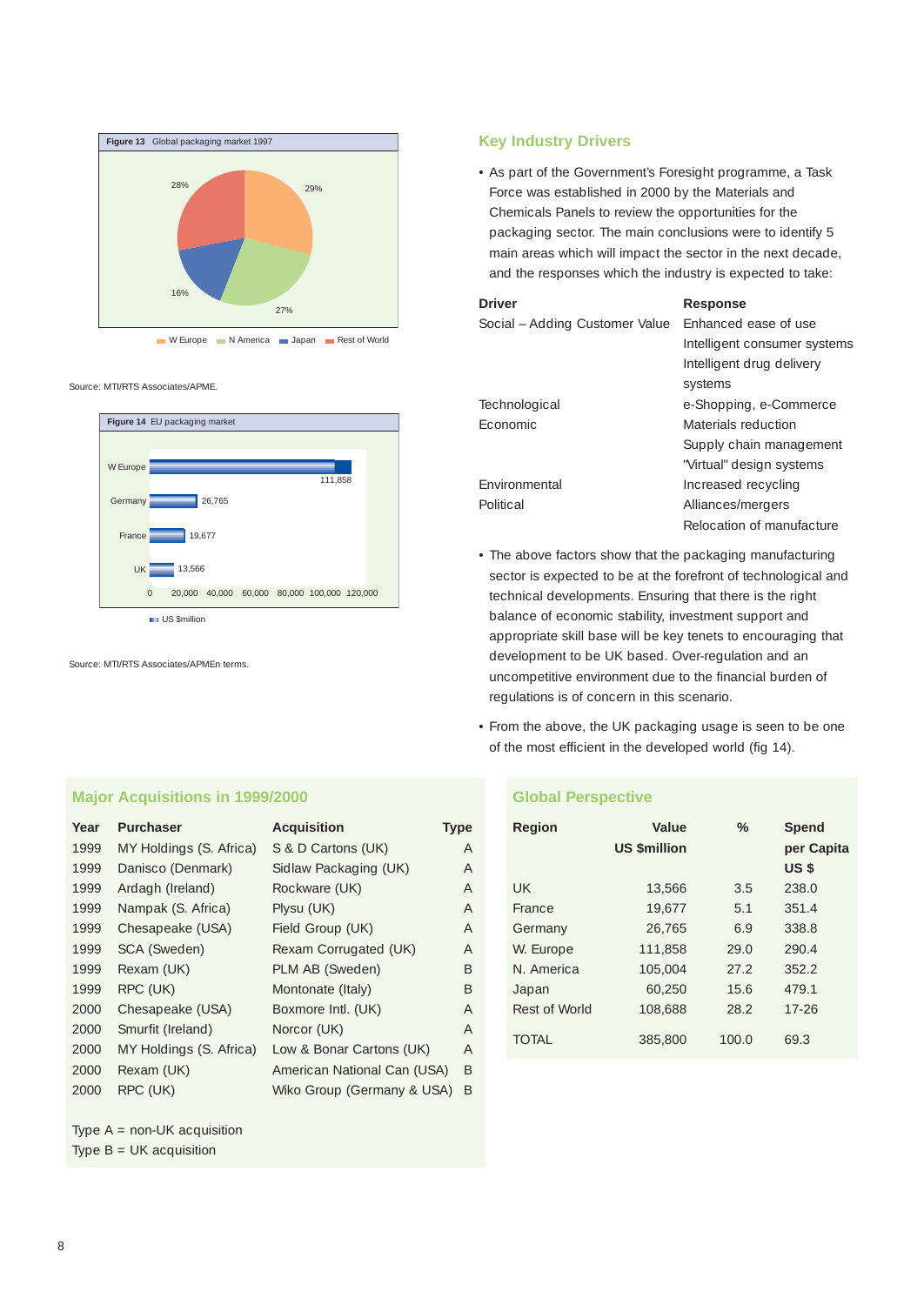Photographs courtesy of: BP, Field Group, MPMA (Metal Packaging Manufacturers Association), Rockware Glass, United Glass, Van Leer.

Designed by LTD Design Consultants, London. Printed in the UK.